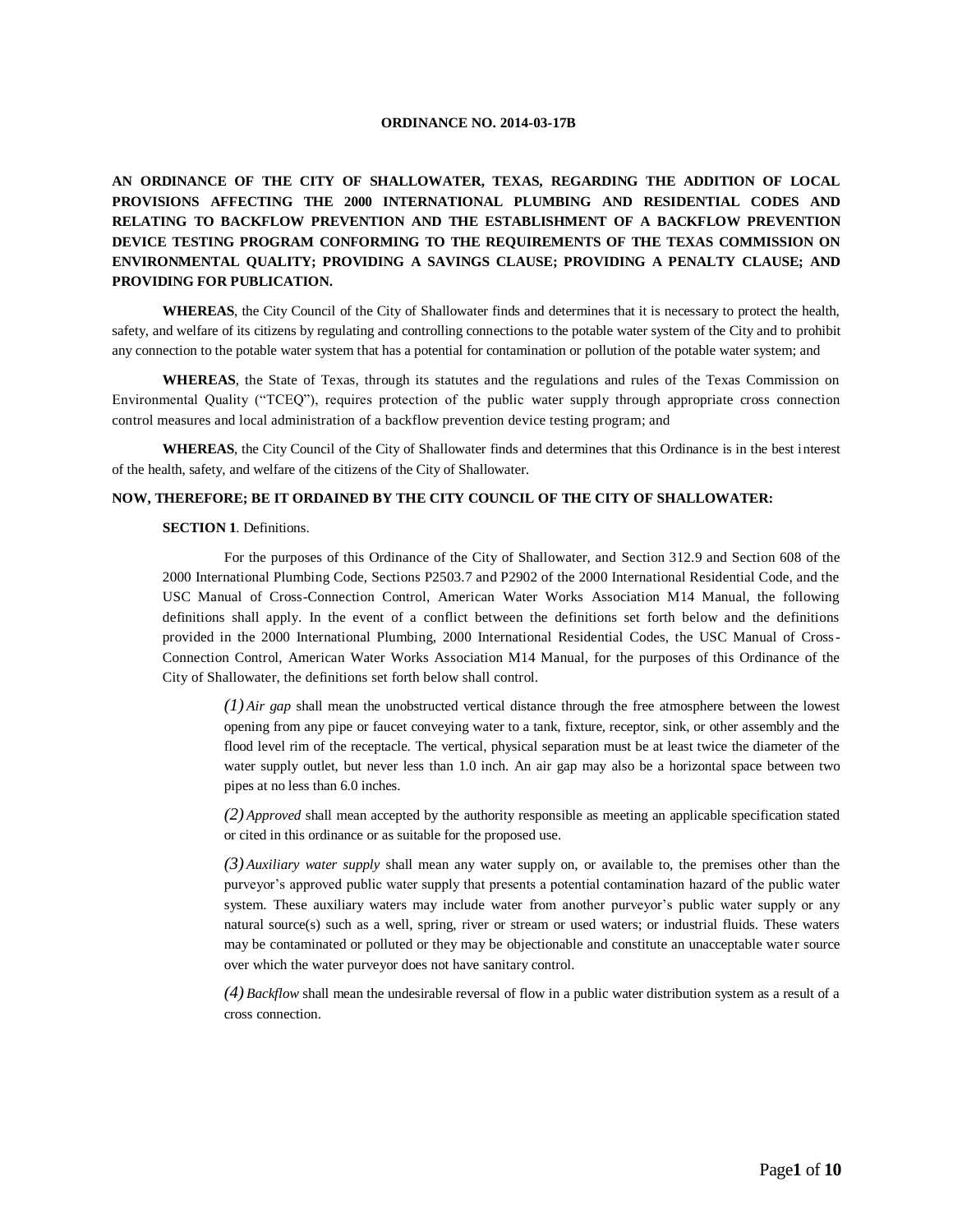*(5) Backflow prevention assembly* shall mean an approved assembly to counteract backpressure or prevent backsiphonage.

*(6) Backflow prevention assembly test and maintenance report* shall mean the report required for each backflow prevention assembly upon initial installation and periodically thereafter as required, giving evidence that the backflow prevention assembly has been properly selected based on the degree of hazard, and has been properly installed and tested in accordance with applicable standards, and showing the results of this test. The completed form will be forwarded to the Building Inspection Department of the City for documentation and forwarded to the water purveyor for annual record keeping.

*(7) Backflow Prevention Assembly Tester, Backflow Tester, or General Tester* shall mean a backflow assembly device tester who is qualified to test backflow prevention assemblies on any domestic, commercial, industrial or irrigation service (excepting firelines). This person must be licensed by TCEQ and registered with the City*.*

*(8) Backpressure* shall mean pressure created by any means in the water distribution system, which by being in excess of the pressure in the water supply mains causes a potential backflow condition.

*(9) Backsiphonage* shall mean the backflow of potentially contaminated water into the potable water system as a result of the pressure in the potable water system falling below atmospheric pressure of the plumbing fixtures, pools, tanks or vats connected to the potable water distribution piping.

*(10) Building Official* shall mean the officer charged with the enforcement of the building, plumbing, mechanical, electrical, fuel gas, and energy conservation codes of the City, or his duly authorized representative. For purposes of this ordinance, all Texas-licensed plumbing inspectors under the supervision of the Building Official are his duly authorized representatives.

*(11) Bypass Arrangements* shall mean any jumper connections, removable section, unions, swivels or change-over devices and other temporary or permanent devices through which or because of which backflow can occur.

*(12) Contamination* shall mean an impairment of the quality of the potable water that creates an actual hazard to the public health through poisoning or through the spread of disease by sewage, industrial fluids or waste.

*(13) Cross connection* shall mean a physical connection or bypass arrangement between a public water system and either another supply of unknown or questionable quality, or another source that may contain contaminating or polluting substances, any source of water treated to a lesser degree in the treatment process, or any steam, gas or chemical system.

*(14) Cross connection control device* shall mean any nationally approved or recognized device placed upon any connection, physical or otherwise, between a potable water supply system and any plumbing fixture or any tank, receptacle, equipment or device, which is designed to prevent nonpotable, used, unclean, polluted and contaminated water, or other substance, from entering into any part of such potable water system under any condition or set of conditions.

*(15) Cross connections-controlled* shall mean a connection between a public water system and a nonpublic water system with an approved backflow prevention assembly properly installed and maintained so that it will continuously afford the protection commensurate with the degree of hazard.

*(16) Cross connection control by containment* shall mean the installation of an approved backflow prevention assembly at the water service connection to any customer's premises, where it is physically or economically unfeasible to find and permanently eliminate or control all cross connections or potential contamination hazards, within the customer's water system; or it shall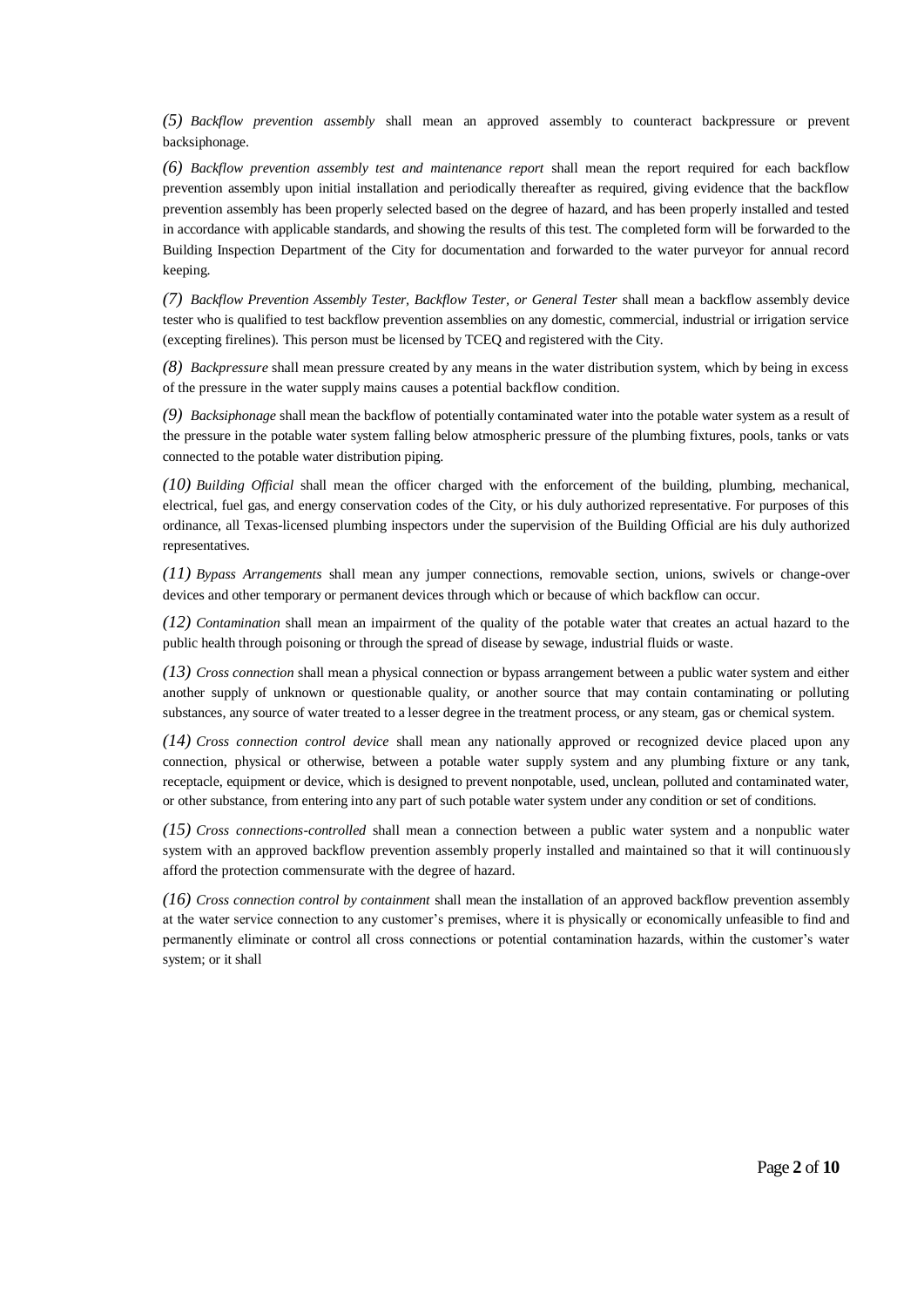mean the installation of an approved backflow prevention assembly on the service line leading to and supplying a portion of a customer's water system where there are cross connections or potential contamination hazards, that cannot be effectively eliminated or controlled at the point of the cross connection.

(17) *Customer/property owner* shall mean the owner, as determined by the real property records of Lubbock County, Texas, or the agent of the owner in responsible charge of the subject premises. For purposes of this ordinance, a licensed plumber and/or irrigator shall be deemed to be an agent of the owner when performing work under the scope of this ordinance pursuant to a plumbing and/or irrigation permit.

(18) *Customer service inspection* shall mean an inspection designed to detect any actual or potential point of contamination of the potable water system and/or cross connection hazards.

(19) *Degree of hazard* shall mean the non-health hazard or health hazard classification that shall be attached to all actual or potential cross connections.

*(a) Non-health hazard* shall mean a cross connection or potential cross connection involving any substance that generally would not be a health hazard but would constitute a nuisance or be aesthetically objectionable, if introduced into a public water supply.

*(b) Health hazard* shall mean the classification assigned to a cross connection or potential contamination hazard or other situation involving any substance that can cause illness, death, spread of disease or has a high probability of causing such effects if introduced into the potable drinking water supply.

(20) *Double check valve backflow assembly (DCVA), double check assembly, and double check (DC)* shall mean an assembly consisting of two independently acting, approved check valves, including tightly closing resilient seated shutoff valves attached at each end of the assembly and fitted properly located resilient seated test cocks. This assembly shall only be used to protect against a non-health hazard.

(21) *Fireline tester* shall mean a tester who is qualified to test backflow prevention assemblies on firelines. This person must be licensed by TCEQ and registered with the City.

(22) *Licensed professional* shall mean any individual, or their representative, that must maintain a license obtained through a professional licensing board in order to conduct their business under state law.

(23) *Nonpotable water* shall mean water not safe for drinking, personal or culinary utilization.

(24) *Pollution* shall mean an impairment of the quality of the potable water to a degree that does not create a hazard to the public health but that does adversely and unreasonably affect the aesthetic qualities of such potable water for domestic use.

(25) *Point of use isolation* shall mean the appropriate backflow prevention within the consumer's water system at the point at which the actual or potential cross connection exists.

(26) *Potable water* shall mean water free from impurities present in amounts sufficient to cause disease or harmful physiological effects and conforming to the bacteriological and chemical quality requirements of the Public Health Service Drinking Water Standards or the regulations of any public health authority having jurisdiction over such matters.

(27) *Potential contamination hazard* shall mean a condition which, by its location, piping or configuration, has a reasonable probability of being used incorrectly, through carelessness, ignorance, or negligence, to create or cause to be created a backflow condition by which contamination can be introduced into the public water supply. Examples of potential contamination hazards are:

(A) bypass arrangements;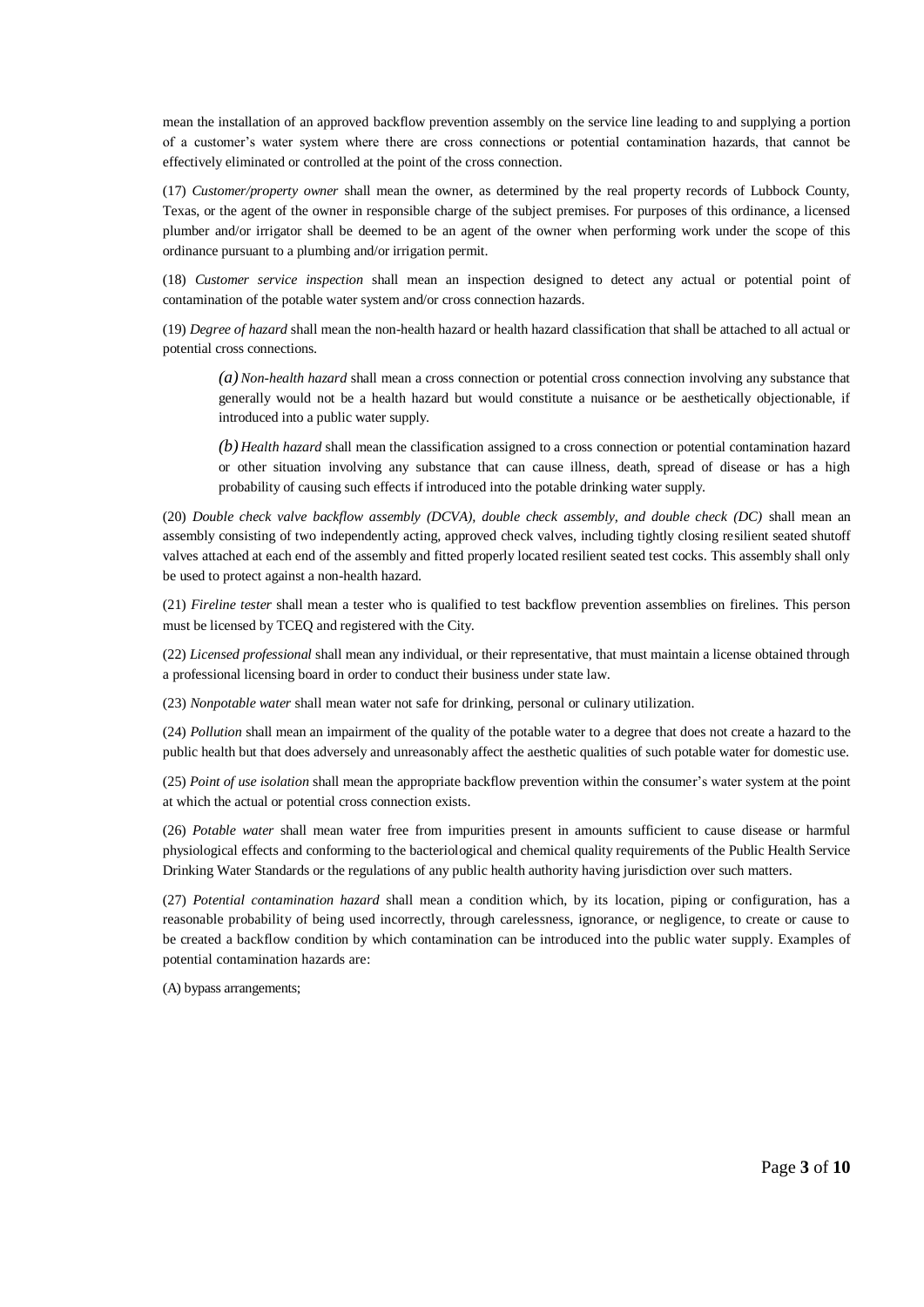(B) jumper connections;

(C) removable sections or spools; and

(D) swivel or changeover assemblies.

*(28) Public Health Service Drinking Water Standards* shall mean the standards set forth in 30 TAC 290 Subchapter F, as may be amended from time to time.

*(29) Reduced pressure principle backflow prevention assembly (RPBA), reduced pressure principle assembly, RPZ or RP assembly* shall mean a backflow prevention device consisting of two independently acting check valves, internally force-loaded to a normally closed position and separated by an intermediate chamber (or zone) in which there is an automatic relief means of venting to the atmosphere, internally loaded to a normally open position between two tightly closing shutoff valves and with a means for testing for tightness of the checks and opening of the relief means.

*(30) Repair* of an irrigation system shall mean the reconstruction or renewal of any part of an existing irrigation system, including without limitation, installation of a backflow prevention device, adding additional irrigation zones, reparation of a main irrigation line and valve replacement. For the purpose hereof, the replacement of a control box or sprinkler head(s) shall not be deemed to be a repair.

*(31) Service connection* shall mean the point of delivery where the water purveyor loses control over the water.

*(32) Used water* shall mean any water supplied by a water purveyor from a public water system to a consumer's water system after it has passed through the point of delivery or service connection and is no longer under the sanitary control of the water purveyor.

*(33) Water purveyor* shall mean the Director in charge of the water department of the City of Shallowater, who is vested with the authority and responsibility for the implementation of an effective cross connection control program and for the enforcement of the provisions of this ordinance.

### **SECTION 2**. General.

This ordinance is intended to supplement the USC Manual of Cross-Connection Control, American Water Works Association M14 Manual, Section 312.9, "Inspection and Testing of Backflow Prevention Assemblies", and Section 608, "Protection of Potable Water Supply" of the 2000 International Plumbing Code, as well as Sections P2503.7 and P2905 of the 2000 International Residential Code, both codes having been previously adopted as a part of the Code of Ordinances of the Cit y of Shallowater, Texas. In the event of any conflict between the USC Manual of Cross-Connection Control, American Water Works Association M14 Manual, Sections 312.9 or 608 of the 2000 International Plumbing Code or Sections P2503.7 or P2905 of the 2000 International Residential Code and the Code of Ordinances of the City of Shallowater, Texas, the provisions of this Ordinance shall control. This Ordinance of the Code of Ordinances of the City of Shallowater shall be liberally construed to protect the public health and safety of the citizens of the City of Shallowater, Texas.

**SECTION 3**. Responsibilities of the Water Purveyor, User, Customer/Property Owner, and Backflow Prevention Assembly Tester.

(a) Responsibilities of water purveyor.

(1)(i) No water service connection to any premises shall be installed or maintained by the water purveyor unless the water supply is protected as required by state law, including without limitation, 30 TAC 290.44(h), 30 TAC 290.46(j), 30 TAC 290.47(i), 30 TAC 344.73 and 30 TAC 344.75, as same may be amended from time to time. Service of water, subject to the provisions of the this Ordinances, or Sections 312.9 or 608 of the 2000 International Plumbing Code, or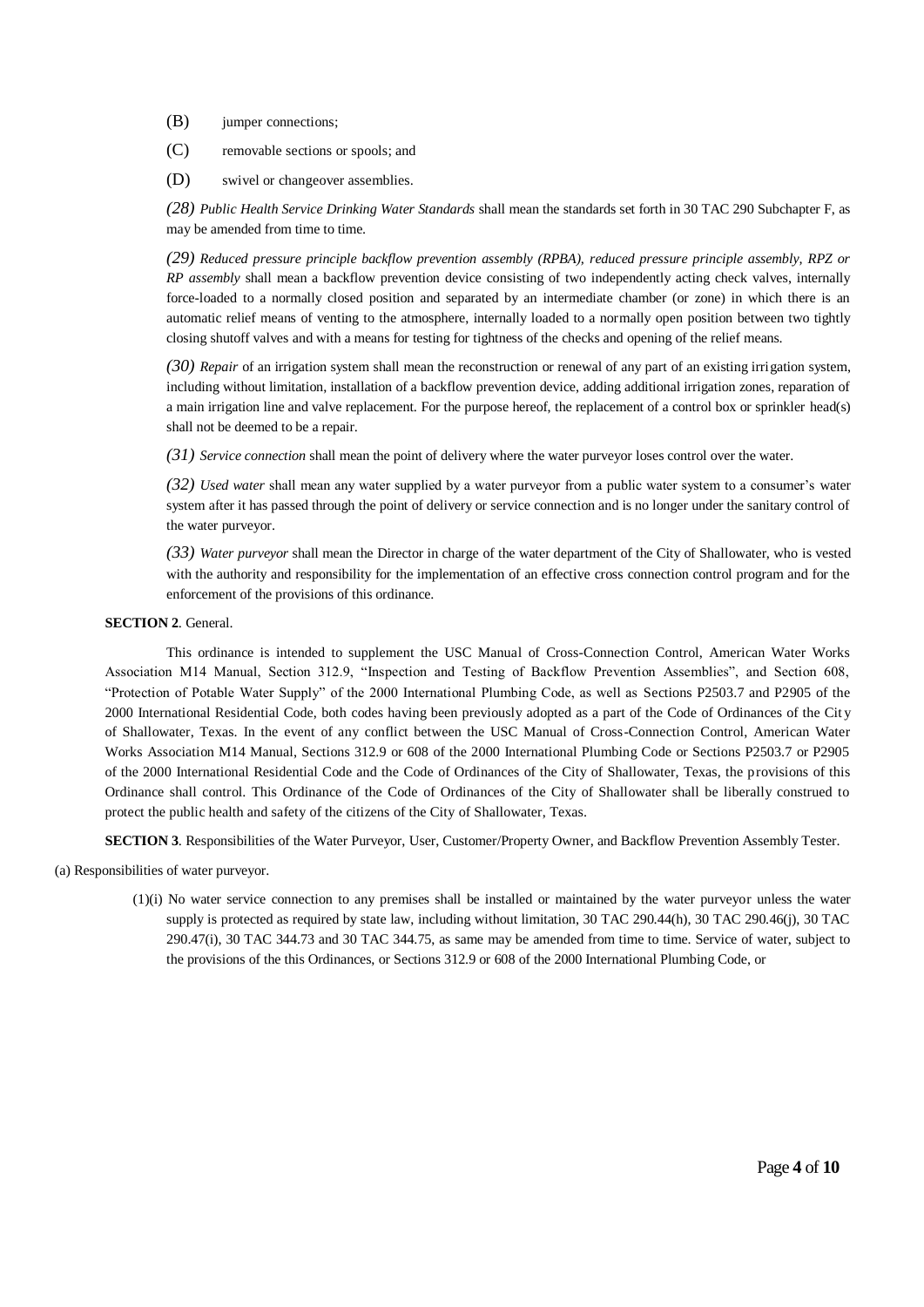Sections P2503.7 or P2902 of the 2000 International Residential Code, as applicable, to any premises shall be discontinued by the water purveyor if a backflow prevention assembly required by this ordinance is not installed properly, tested, and maintained, or if it is found that a backflow prevention assembly has been removed, bypassed, or if an unprotected cross connection exists on the premises. Service will not be restored until such conditions or defects are corrected.

(ii) For new facilities, permanent water service shall not be provided until all testable backflow prevention assemblies have been tested and are operational. Except in cases where the testing of backflow prevention assemblies must be delayed until the installation of internal production or auxiliary equipment, City shall not approve any certificate of occupancy until all backflow prevention assemblies have been tested and are operational.

(2) Customer service inspection.

(i) A customer service inspection for cross connection control shall be completed by the City water purveyor prior to providing continuous water service in each of the following circumstances.

(a) Water service to a newly constructed facility, in which case the customer service inspection shall be performed in conjunction with or near the same time as the plumbing final inspection conducted by the Building Official.

(b) Any correction, addition, or improvement to the water service or water distribution plumbing of any facility or premises, except for minor repair and maintenance work exempted from permitting by Section 106.2 of the 2000 International Plumbing Code, or in cases where an approved RPBA backflow prevention device has been installed at the point of water service connection such that premises isolation is achieved, and said device has been verified as having been properly tested and maintained as provided herein. Where non-exempt plumbing work has been performed upon the water service or water distribution plumbing of any facility or premises, and approved premises isolation has been provided as described herein, the Building Official shall be solely responsible for ensuring compliance of any such work on the customer side of the backflow device.

(ii) A permanent water service shall not be established with regard to a newly constructed facility until after the customer service inspection is completed.

(iii) Temporary water service, for construction or other purposes, that is found to pose a potential cross connection threat to the potable water due to the unknown use of the water therefore, or other reasons or causes, shall be protected by an approved backflow prevention assembly.

(3) If, in the judgment of the water purveyor or Building Official an approved backflow prevention assembly is required at the customer's/property owner's water service connection; or, within the customer's/property owner's private water system for the safety of the public water system, the water purveyor or the designated agent shall:

> (i) Give notice in writing to the customer/property owner to install an approved backflow prevention assembly(s) at specific location(s) at his/her expense, and depending on the severity of the threat to the public water supply, within the time frame required by the City and in all instances within thirty (30) days.

> (ii) In the case of any premise where, in the opinion of the water purveyor and/or building official, an imminent health threat is posed due to cross connection or a potential contamination hazard water service to the facility may immediately be discontinued without prior written notice to customer/property owner. Although the City will attempt to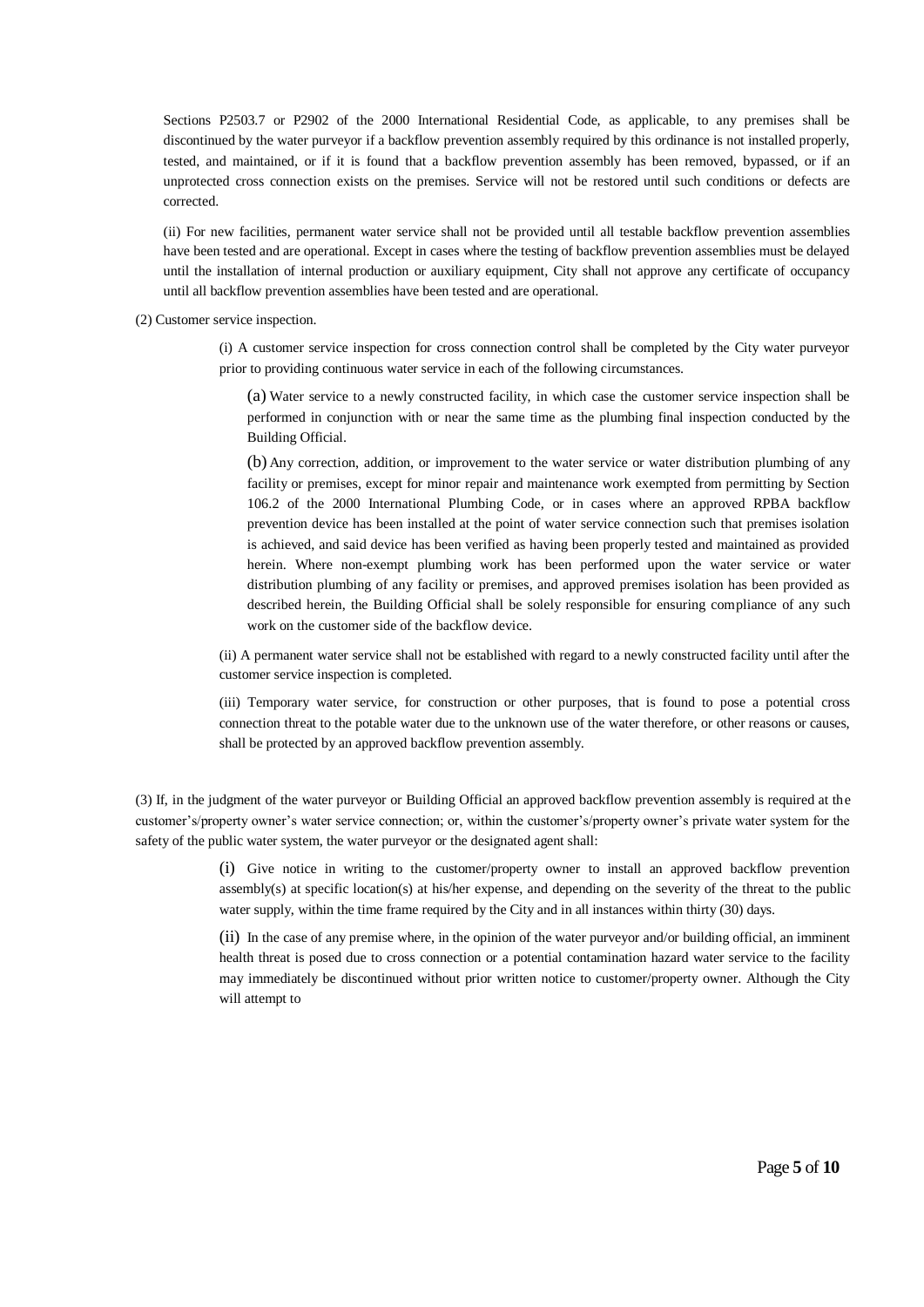provide notice as is reasonably practical, no notice shall be required prior to discontinuance.

(4) Failure, refusal, or inability on the part of the customer/property owner to install, have tested, and maintain the backflow prevention assembly(s) shall be grounds for discontinuing water service to the premises until such requirements have been met as required by this Ordinance.

(5) Any reduction in water pressure caused by the installation of backflow prevention assembly devices shall not be the responsibility of the City.

(b) Responsibilities of the Customer/Property Owner.

The customer's/property owner's system shall include those parts of the potable water conveyance facilities beyond the termination of the utility distribution system that are conveying potable water to the points of use of customer/property owner.

(1)Backflow prevention assemblies shall be installed within the customer's/property owner's system at the customer's/property owner's expense at any time required by this Ordinance and/or Sections 312.9 or 608 of the 2000 International Plumbing Code, or Sections P2503.7 or P2902 of the 2000 International Residential Code, or the USC Manual of Cross-Connection Control, American Water Works Association M14 Manual, as applicable. All backflow prevention devices must be installed and tested as required by (i) this Ordinance; and (ii) Section 312.9 and Section 608 of the 2000 International Plumbing Code; and (iii) 30 TAC 290.44(h), 30 TAC 290.46(j) and 30 TAC 290.47(i).

(2)It shall be the responsibility of the customer/property owner to verify that all applicable City plumbing and/or irrigation permits are obtained and that the customer/property owner, or licensed plumber or irrigator, as applicable, is in compliance with all of the provisions of those permits. In addition to the remedies provided herein, in the event the backflow prevention assembly is installed by a licensed professional, failure by such licensed professional to follow the provisions of such permit will result in written notice to the applicable state licensing agency, in addition to being a violation of this ordinance.

(3)It shall be the responsibility of the customer/property owner and backflow prevention assembly tester performing the subject test(s) to send to the City the backflow prevention assembly test and maintenance records. These materials shall be delivered to the Water Purveyor Office of the City within ten (10) days of installation of the backflow prevention assembly.

(4)The customer's/property owner's system shall be open for inspection at all reasonable times to authorized representatives of the City to determine whether cross connections or potential contamination hazards, including violations of this Ordinance and/or Sections 312.9 or 608 of the 2000 International Plumbing Code, or Sections P2503.7 or P2902 of the 2000 International Residential Code, as applicable, exist.

(5)If the customer or premise wherein potable water from the City is supplied or provided has an auxiliary water supply that is treated to a lesser degree than the public water supply or if the water quality is unknown, and which is either cross connected or poses a potential contamination hazard to the public water system, the public water system shall be protected against backflow or backsiphonage by an approved backflow prevention device. The described threat shall be deemed a health hazard when determining the type of approved backflow required. If the auxiliary water supply is used for irrigation purposes, the backflow assembly shall be subject to the requirements of 30 TAC 344.75(c), as same may be amended from time to time.

(6)In the event industrial fluids, any material dangerous to health or any other objectionable substances are handled in such a fashion as to create potential contamination hazard to the public water system, such condition shall be deemed a health hazard. The public water system shall be protected against backflow from the premises by installing an air gap, a reduced pressure principle backflow assembly,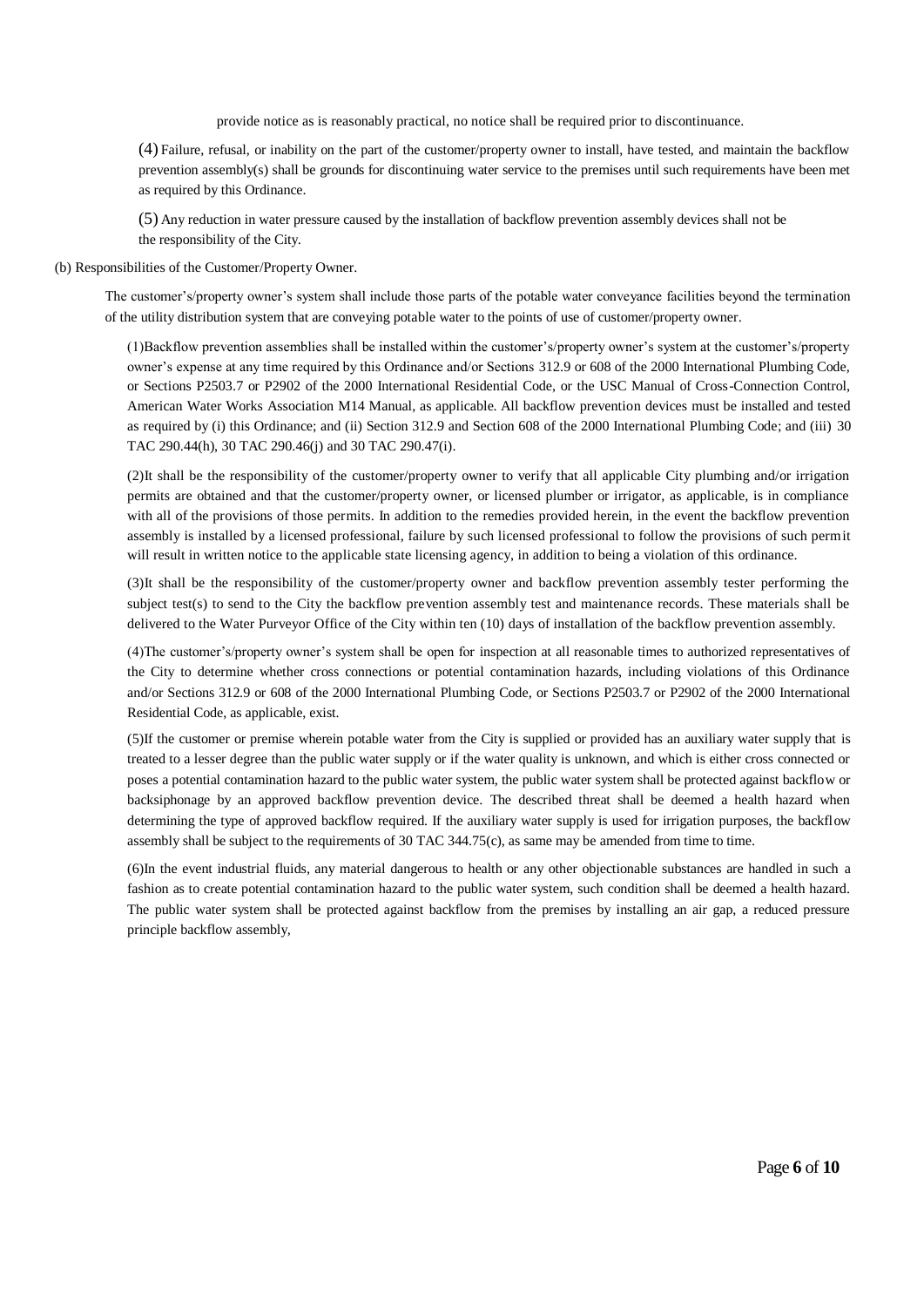or such other backflow assembly device as may be required by 30 TAC 290.47(i), as same may be amended from time to time.

(7)All new installations of, or substantial alterations to, fire suppression systems that utilize the City's public water supply shall have installed a U.L. approved backflow prevention device according to the degree of hazard that exists. For purposes of this section, a "substantial alteration" is deemed to be any alteration or expansion of the system that would trigger a requirement for review and approval by the authority having jurisdiction, normally being the City Fire Marshall. All fire-line backflow prevention assemblies must be installed inside the building. Upon the approved installation of the backflow prevention assembly, a cross connection test report completed by a licensed fire-line tester must be provided to the City as required above.

(8)A reduced pressure assembly shall be the minimum protection for fire hydrant water meters which are being used for a temporary water supply during construction or other uses which may pose a potential contamination hazard to the public water supply. Only City fire hydrant water meters with approved backflow prevention assemblies are allowed to be used within the City limits. Failure to comply with this Section will result in the fire hydrant meter being removed from the premise by the water purveyor.

(9) It shall be the duty of the customer/property owner at any premises where backflow prevention assemblies are installed to have certified inspections and operational tests made upon installation and at least once every three years in non-health hazard conditions. In those instances where the water purveyor and/or building official of the City deems the potential backflow to be a health hazard or a potential health hazard, certified inspections shall be required annually or at more frequent intervals as deemed necessary by the water purveyor. All inspections and tests of backflow prevention assemblies shall be at the expense of the customer/property owner and shall be performed by a backflow tester who is licensed with the Texas Commission on Environmental Quality and registered with the water purveyor and meeting all conditions and criteria of this Ordinance.

(10)It shall be the responsibility of the customer/property owner that all irrigation systems installed after the effective date hereof and for an existing system in the event of a repair, shall have installed an approved backflow prevention assembly other than an atmospheric vacuum breaker (AVB), in the event an existing irrigation system is repaired.

(11)It shall be the responsibility of the customer/property owner to have the backflow prevention assembly device tested as described in this Ordinance. The backflow prevention assembly shall be repaired, overhauled, or replaced at the expense of the customer/property owner whenever said assemblies are found to be defective. Water service shall not be restored until repairs are complete.

(c) Responsibilities of the Backflow Prevention Assembly Tester

In addition to requirements of the backflow prevention assembly tester set forth in other parts of this Ordinance, backflow prevention assembly tester shall also comply with the following:

(1)The backflow prevention assembly tester shall perform competent tests, issuing complete, accurate, and legible reports of backflow prevention assemblies tested, and filing backflow prevention assembly test and maintenance reports as prescribed by this Ordinance. Test reports shall be submitted to the Water Purveyor Office of the City, within (10) ten days of the testing by the backflow prevention assembly tester of the installation, replacement, or repair of the backflow assembly.

(2)Prior to performing any testing of backflow prevention assemblies within the City of Shallowater, a licensed backflow prevention assembly tester must be registered annually with the City in accordance with this Section.

(a) Eligibility for registration shall be conditioned upon applicant providing proof to the City that they are currently licensed as a backflow prevention assembly tester by the Texas Commission on Environmental Quality.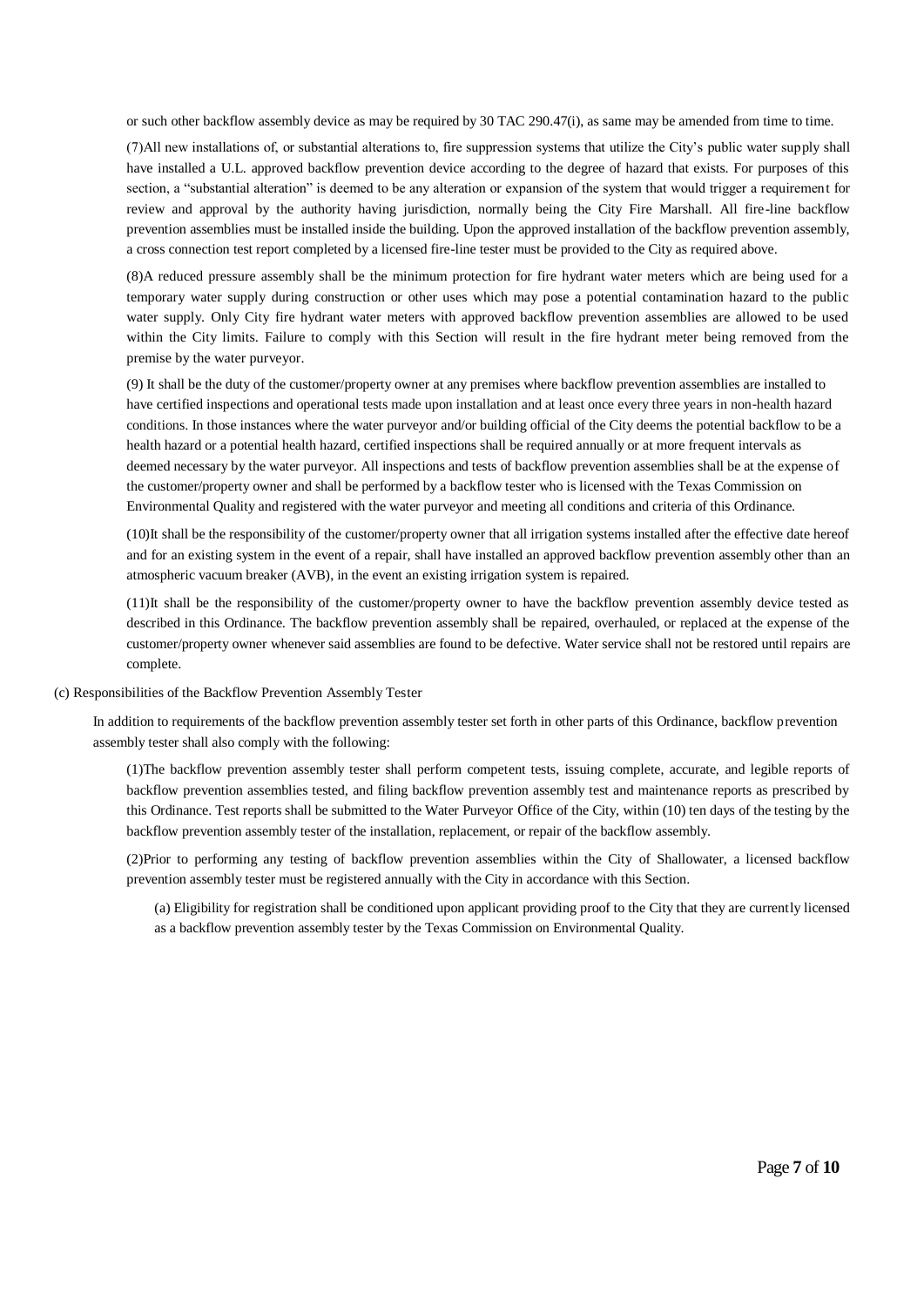(b) Each applicant for registration shall furnish evidence to the City to show that he/she has available the necessary tools and equipment to properly test and certify such assemblies. Serial numbers of all test gauges shall be registered with the City annually and shall be listed on tests and maintenance reports prior to being submitted to the City. Each recorded test kit shall be tested annually for accuracy and calibrated to maintain a two (2) percent accuracy factor.

(3)In the event the City has reason to believe that testing or reporting deficiencies exist in a backflow prevention assembly tester's methods or report, the City shall notify the tester and customer/property owner, and shall take one or more of the following actions:

- (a) Require the subject customer/property owner to have re-tested any backflow prevention assembly previously reported as operational;
- (b) In the event the backflow prevention assembly tester has committed three (3) or more inadvertent testing or reporting inaccuracies within a twelve (12) month period commencing with the first inaccuracy, the backflow prevention assembly tester's registration with the City may be suspended for a period of six (6) months;
- (c) In the event the backflow prevention assembly tester shall file with the City an intentional or knowing falsified test report, the backflow prevention assembly tester's registration with the City shall be revoked by the City.

## **SECTION 4**. Approved Backflow Prevention Device Assembly and Installation.

- (a) Any backflow prevention assembly required by this Ordinance, or Section 312.9 or 608 of the 2000 International Plumbing Code, or Sections P2503.7 or P2902 of the 2000 International Residential Code, or the USC Manual of Cross-Connection Control, American Water Works Association M14 Manual, as applicable, shall be of a model and size approved by the water purveyor/building official or as approved by 30 TAC 290.47(i), as same may be amended from time to time. Backflow prevention devices must be approved by the City prior to installation. The City shall determine the type and location of the backflow prevention assembly to be installed within the area served by the public water system.
- (b) The term approved *backflow prevention assembly* shall mean a backflow prevention assembly that has been manufactured and installed in full conformance with the standards specified within the 2000 International Plumbing Code and those established by the American Water Works Association (AWWA) and the USC Manual of Cross-Connection Control, American Water Works Association M14 Manual, titled:

AWWA C510 Standard for Double Check Valve Backflow–Prevention Assembly, and AWWA C511 Standard for Reduced-Pressure Backflow-Prevention Assembly, and have met completely the laboratory field performance specifications of the Foundation for Cross-Connection Control and Hydraulic Research (FCCHR) and the University of Southern California (USC), "Specification of Backflow-Prevention Assemblies" – Sec. 10 of the most current issue of the *Manual of Cross-Connection Control.*

- (c) Backflow prevention assemblies shall be installed in a manner designed to facilitate ease of testing and inspection by the City or any certified general tester. All backflow prevention assemblies shall be tested upon installation, relocation, or repair of same.
- (d) Backflow prevention assemblies, in addition to other requirements set forth in the Ordinance, or Sections 312.9 or 608 of the 2000 International Plumbing Code, Sections P2503.7 or P2902 of the 2000 International Residential Code, or the USC Manual of Cross-Connection Control, American Water Works Association M14 Manual, shall be installed in accordance with subparagraphs (1) through (9) below. The clearance standards set forth in subparagraphs (1) through (9) below, shall apply to all assemblies installed in enclosures and meter boxes.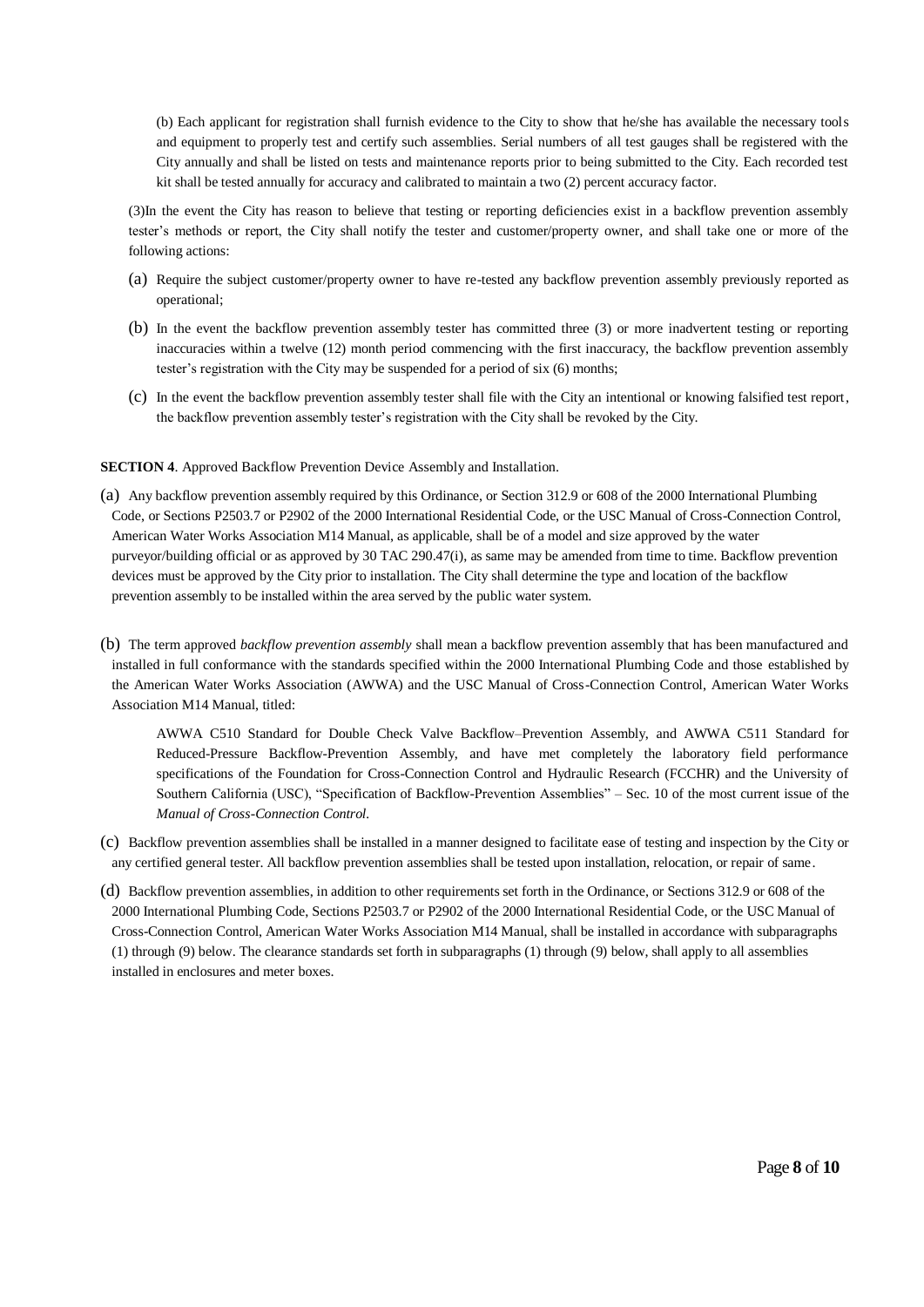(1) Backflow prevention assemblies that are larger than four inches and installed more than five feet above floor level must have a suitable platform for use by testing or maintenance personnel.

(2) All backflow prevention assemblies installed eight feet or higher above floor level must have installed a suitable permanent ladder for use by testing or maintenance personnel.

(3) All backflow prevention assembly enclosures shall be designed for ready access and sized to allow for the minimum clearance as established in this article. Removable protective enclosures may be installed on smaller assemblies.

(4) Reduced Pressure Zone assemblies two inches and smaller shall have at least a six-inch clearance on both ends and on top of the assembly. Additionally, there shall be twelve inches of clearance below the relief valve and twelve inches of clearance on the test cocks side of the assembly. All assemblies larger than two inches shall have a minimum of twelve inches of clearance on the back side, twenty-four inches of clearance on the test cock side, and the relief valve opening shall be at least twelve inches plus nominal size of assembly above the floor or highest possible water level.

(5) Double Check Valve Assemblies larger than two inches may be installed above finished grade in a freeze -proof enclosure or below grade in a vault. If assembly is installed below grade, the test cocks must be plugged with corrosion resistant watertight plugs, and shall be no less than twelve inches below grade with a minimum of twelve inches clearance below the backflow assembly device. There shall be at least a six inch clearance on both ends of the assembly with a minimum clearance of twelve inches on the back side and twenty-four inches on the test cock side. The top of the vault shall be two inches above ground level. Double Check Valve Assemblies shall be installed so that the checks are horizontal.

(6) Double Check Valve Assemblies two inches and smaller may be installed above finished grade in a freeze -proof enclosure or below grade in a box. If assembly is installed below grade, the test cocks must be plugged with corrosion resistant watertight plugs, and shall be no less than twelve inches below grade with a minimum of twelve inches clearance below the backflow assembly device. There shall be at least a six inch clearance on both ends of the assembly with a minimum clearance of twelve inches on the back side and twelve inches on the test cock side. The top of the box shall be two inches above ground level. Double Check Valve Assemblies shall be installed so that the checks are horizontal.

(7) Bypass arrangements are prohibited. Pipe fittings which could reasonably be calculated to constitute a means by which a backflow assembly could be bypassed and defeated shall not be installed.

(8) All facilities that require continuous, uninterrupted water service and are required to have a backflow assembly must make provision for the parallel installation of assemblies of the same type so that testing, repair, and maintenance can be performed.

(9) All health hazard facilities shall have containment from the City's potable water system. For the purposes of this section, "containment" shall mean protection of the public water supply at the service connection.

**SECTION 5**. THAT the mechanism for appeal from the provisions of this Ordinance, or from a decision of an administrative official enforcing same, shall be through the City Council of the City of Shallowater.

**SECTION 6.** THAT violation of any provision of this Ordinance shall be deemed a misdemeanor punishable as provided by the Code of Ordinances of the City of Shallowater. Additionally, a violation of any provision of this Ordinance shall be deemed to be a nuisance under Chapter 8 of the Code of Ordinances of the City of Shallowater. Notwithstanding the above, in the event a violation results in an